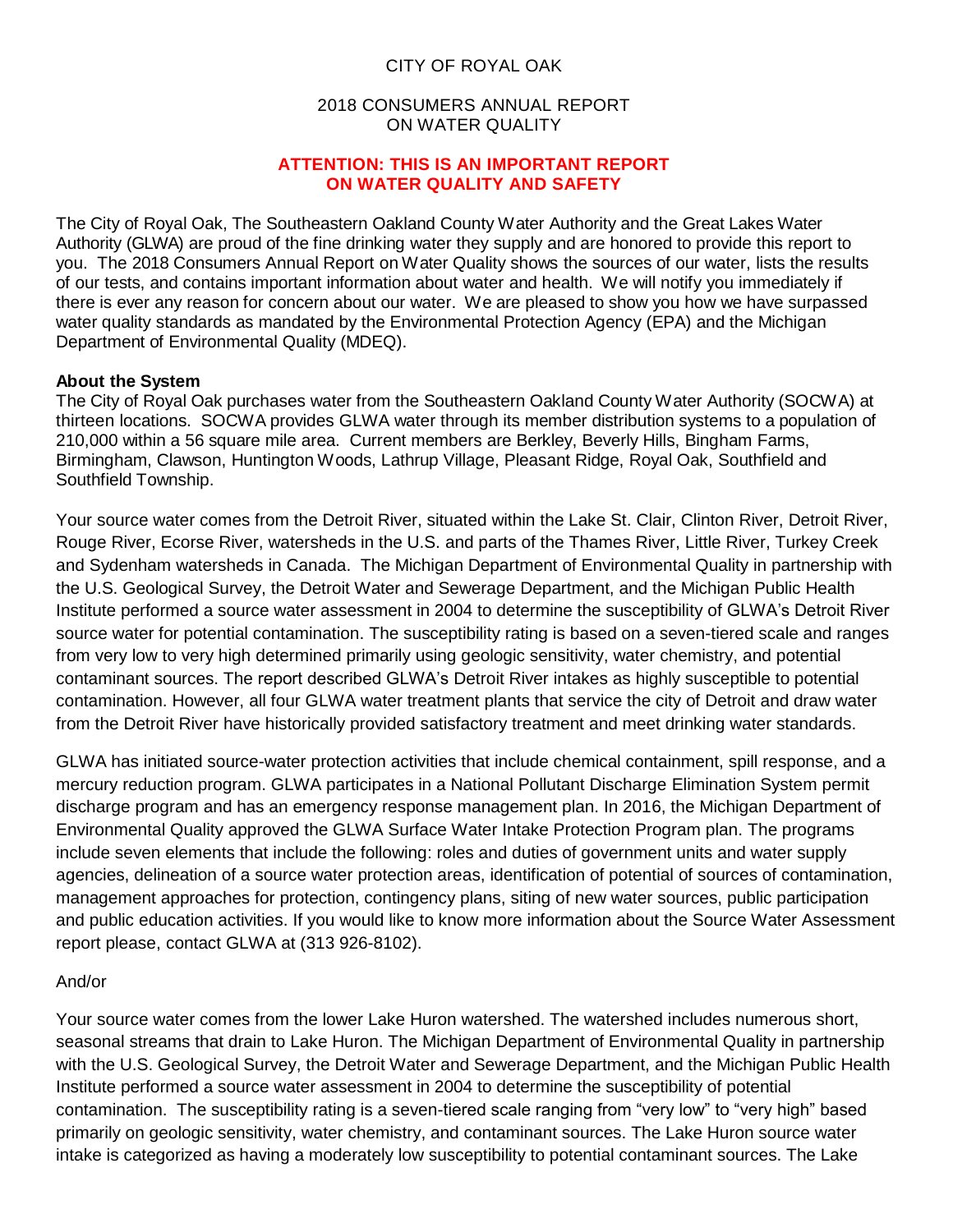Huron water treatment plant has historically provided satisfactory treatment of this source water to meet drinking water standards.

In 2015, GLWA received a grant from the Michigan Department of Environmental Quality to develop a source water protection program for the Lake Huron water treatment plant intake. The program includes seven elements that include the following: roles and duties of government units and water supply agencies, delineation of a source water protection areas, identification of potential of source water protection area, management approaches for protection, contingency plans, siting of new sources and public participation and education. If you would like to know more information about the Source Water Assessment report please, contact GLWA at (313 926-8102).

Drinking water, including bottled water, may reasonably be expected to contain at least small amounts of some contaminants. The presence of contaminants does not necessarily indicate that water poses a health risk. More information about contaminants and potential health effects can be obtained by calling the Environmental Protection Agency's Safe Drinking Water Hotline at (800-426-4791).

The sources of drinking water (both tap water and bottled water) include rivers, lakes, streams, ponds, reservoirs, springs, and wells. As water travels over the surface of the land or through the ground, it dissolves naturally-occurring minerals and, in some cases, radioactive material, and can pick up substances resulting from the presence of animals or from human activity.

Contaminants that may be present in source water include:

Microbial contaminants, such as viruses and bacteria, which may come from sewage treatment plants, septic systems, agricultural livestock operations, and wildlife.

Inorganic contaminants, such as salts and metals, which can be naturally-occurring or result from urban storm water runoff, industrial or domestic wastewater discharges, oil and gas production, mining, or farming.

Pesticides and herbicides, which may come from a variety of sources such as agriculture, urban storm water runoff, and residential uses.

Organic chemical contaminants, including synthetic and volatile organics, which are by-products of industrial processes and petroleum production, and can also come from gas stations, urban storm water runoff and septic systems.

Radioactive contaminants, which can be naturally occurring or be the result of oil and gas production and mining activities.

In order to ensure that tap water is safe to drink, EPA prescribes regulations, which limit the amount of certain contaminants in water provided by public water systems. The Food and Drug Administration (FDA) regulations establish limits for contaminants in bottled water, which must provide the same protection for public health.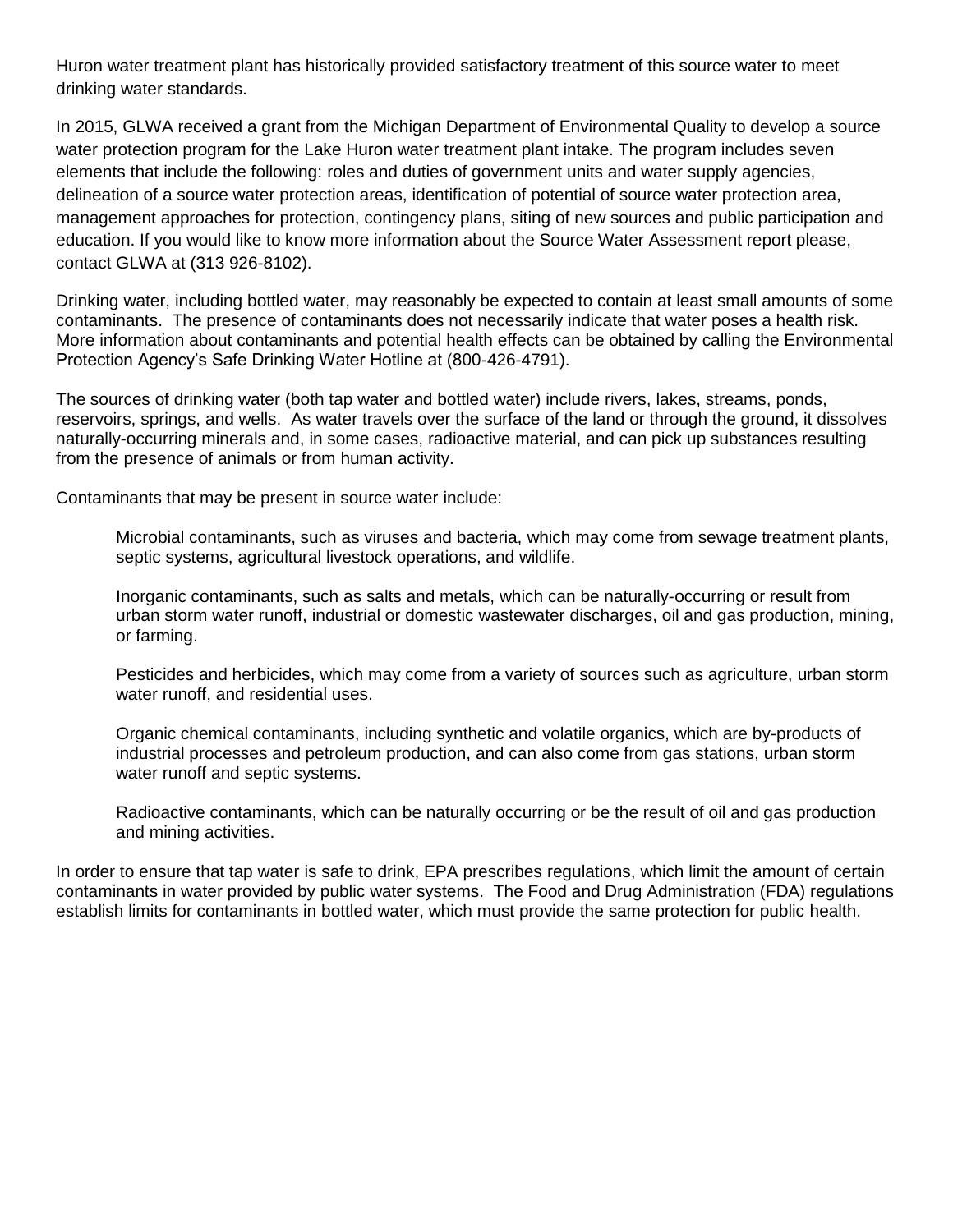# Key to the Detected Contaminants Table

| Symbol          | Abbreviation                                | Definition/Explanation                                                                                                                                                                                                                                                    |
|-----------------|---------------------------------------------|---------------------------------------------------------------------------------------------------------------------------------------------------------------------------------------------------------------------------------------------------------------------------|
| $\, > \,$       | Greater than                                |                                                                                                                                                                                                                                                                           |
| $\rm ^{\circ}C$ | Celsius                                     | A scale of temperature in which water freezes at 0° and boils at<br>100° under standard conditions.                                                                                                                                                                       |
| AL              | <b>Action Level</b>                         | The concentration of a contaminant, which, if exceeded, triggers<br>treatment or other requirements which a water system must<br>follow.                                                                                                                                  |
| HAA5            | <b>Haloacetic Acids</b>                     | HAA5 is the total of bromoacetic, chloroacetic, dibromoacetic,<br>dichloroacetic, and trichloroacetic acids. Compliance is based on<br>the total.                                                                                                                         |
| Level 1         | Level 1 Assessment                          | A Level 1 assessment is a study of the water system to identify<br>potential problems and determine (if possible) why total coliform<br>bacteria have been found in the water system.                                                                                     |
| Level 2         | Level 2 Assessment                          | A Level 2 assessment is a very detailed study of the water system<br>to identify potential problems and determine (if possible) why an<br>E. coli MCL violation occurred and/or why total coliform bacteria<br>have been found in our water system on multiple occasions. |
| <b>LRAA</b>     | Locational Running Annual Average           | The average of analytical results for samples at a particular<br>monitoring location during the previous four quarters.                                                                                                                                                   |
| <b>MCL</b>      | <b>Maximum Contaminant Level</b>            | The highest level of a contaminant that is allowed in drinking<br>water. MCLs are set as close to the MCLGs as feasible using the<br>best available treatment technology.                                                                                                 |
| <b>MCLG</b>     | Maximum Contaminant Level Goal              | The level of contaminant in drinking water below which there is no<br>known or expected risk to health.                                                                                                                                                                   |
| <b>MRDL</b>     | Maximum Residual Disinfectant Level         | The highest level of disinfectant allowed in drinking water. There<br>is convincing evidence that addition of a disinfectant is necessary<br>for control of microbial contaminants.                                                                                       |
| <b>MRDLG</b>    | Maximum Residual Disinfectant Level<br>Goal | The level of a drinking water disinfectant below which there is no<br>known or expected risk to health. MRLDG's do not reflect the<br>benefits of the use of disinfectants to control microbial<br>contaminants.                                                          |
| n/a             | not applicable                              |                                                                                                                                                                                                                                                                           |
| <b>ND</b>       | <b>Not Detected</b>                         |                                                                                                                                                                                                                                                                           |
| <b>NTU</b>      | <b>Nephelometric Turbidity Units</b>        | Measures the cloudiness of water.                                                                                                                                                                                                                                         |
| pCi/L           | Picocuries Per Liter                        | A measure of radioactivity                                                                                                                                                                                                                                                |
| ppb             | Parts Per Billion (one in one billion)      | The ppb is equivalent to micrograms per liter.<br>A microgram = 1/1000 milligram.                                                                                                                                                                                         |
| ppm             | Parts Per Million (one in one million)      | The ppm is equivalent to milligrams per liter.<br>A milligram = $1/1000$ gram.                                                                                                                                                                                            |
| <b>RAA</b>      | <b>Running Annual Average</b>               | The average of analytical results for all samples during the<br>previous four quarters.                                                                                                                                                                                   |
| TT              | <b>Treatment Technique</b>                  | A required process intended to reduce the level of a contaminant<br>in drinking water.                                                                                                                                                                                    |
| <b>TTHM</b>     | <b>Total Trihalomethanes</b>                | Total Trihalomethanes is the sum of chloroform,<br>bromodichloromethane, dibromoochloromethane and<br>bromoform. Compliance is based on the total.                                                                                                                        |
| umhos           | Micromhos                                   | Measure of electrical conductance of water                                                                                                                                                                                                                                |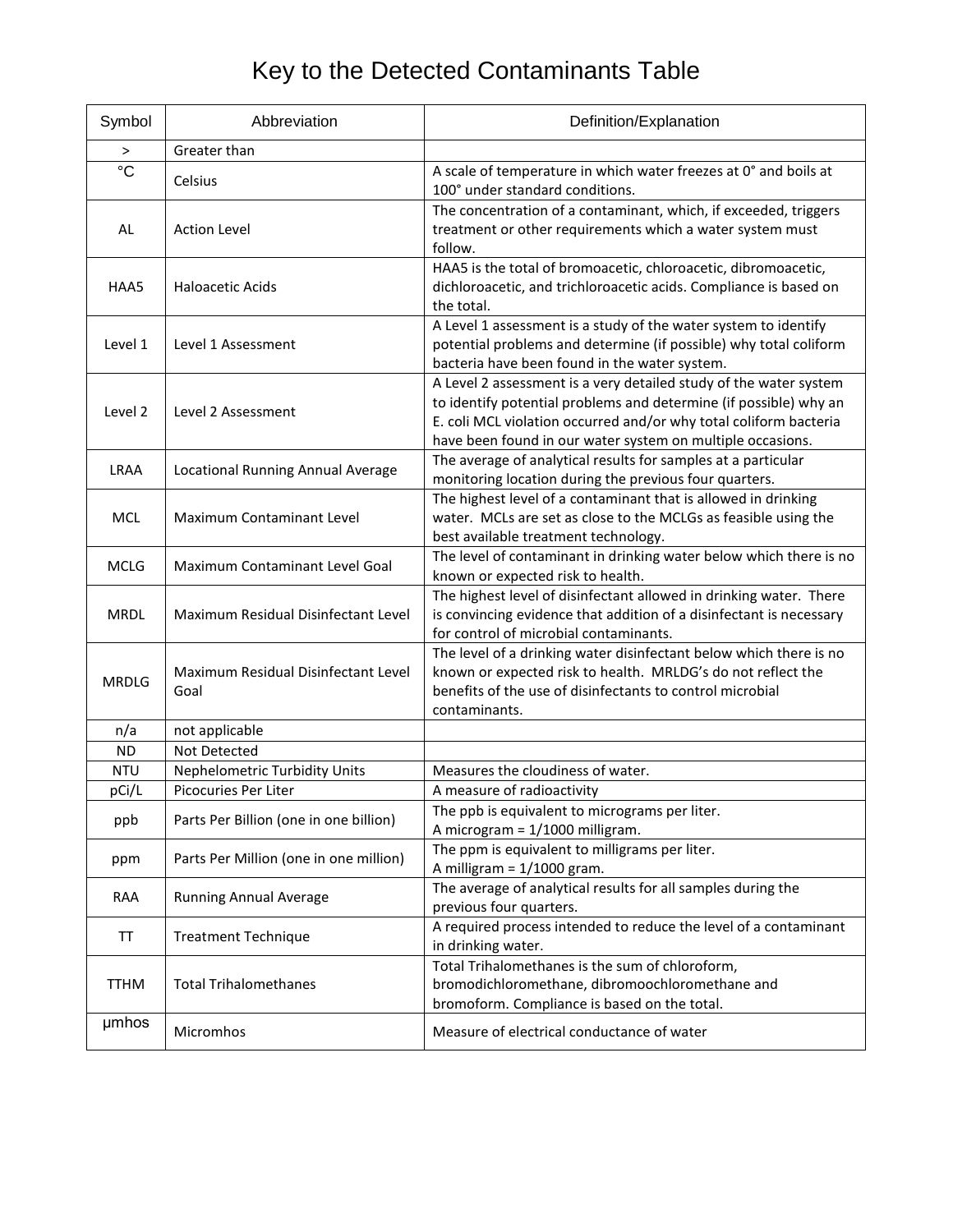# **Springwells Water Treatment Plant 2018 Regulated Detected Contaminants Tables**

| 2018 Inorganic Chemicals – Monitoring at the Plant Finished Water Tap |                            |             |                                      |                                       |                                            |                                     |                            |                                                                                                                                      |
|-----------------------------------------------------------------------|----------------------------|-------------|--------------------------------------|---------------------------------------|--------------------------------------------|-------------------------------------|----------------------------|--------------------------------------------------------------------------------------------------------------------------------------|
| <b>Requlated</b><br><b>Contaminant</b>                                | <b>Test</b><br><b>Date</b> | <b>Unit</b> | <b>Health</b><br>Goal<br><b>MCLG</b> | <b>Allowed</b><br>Level<br><b>MCL</b> | <b>Highest</b><br>Level<br><b>Detected</b> | <b>Range of</b><br><b>Detection</b> | <b>Violation</b><br>yes/no | <b>Major Sources in Drinking</b><br><b>Water</b>                                                                                     |
| <b>Fluoride</b>                                                       | $6 - 12 -$<br>2018         | ppm         | 4                                    | 4                                     | 0.67                                       | n/a                                 | no                         | Erosion of natural deposits;<br>Water additive, which promotes<br>strong teeth; Discharge from<br>fertilizer and aluminum factories. |
| <b>Nitrate</b>                                                        | $6 - 12 -$<br>2018         | ppm         | 10                                   | 10                                    | 0.34                                       | n/a                                 | no                         | Runoff from fertilizer use:<br>Leaching from septic tanks,<br>sewage; Erosion of natural<br>deposits.                                |
| <b>Barium</b>                                                         | $5 - 16 -$<br>2017         | ppm         | 2                                    | 2                                     | 0.01                                       | n/a                                 | no                         | Discharge of drilling wastes;<br>Discharge from metal refineries;<br>Erosion of natural deposits                                     |

| 2018 Disinfectant Residuals - Monitoring in Distribution System by Treatment Plant                                            |             |     |              |             |            |                  |        |                                  |
|-------------------------------------------------------------------------------------------------------------------------------|-------------|-----|--------------|-------------|------------|------------------|--------|----------------------------------|
| <b>Unit</b><br><b>Health</b><br><b>Highest</b><br><b>Violation</b><br><b>Requlated</b><br><b>Allowed</b><br>Test<br>Quarterly |             |     |              |             |            |                  |        | <b>Major Sources in Drinking</b> |
| <b>Contaminant</b>                                                                                                            | <b>Date</b> |     | Goal         | Level       | <b>RAA</b> | <b>Range of</b>  | yes/no | Water                            |
|                                                                                                                               |             |     | <b>MRDLG</b> | <b>MRDL</b> |            | <b>Detection</b> |        |                                  |
| <b>Total Chlorine</b>                                                                                                         | Jan-        |     |              |             |            |                  |        | Water additive used to control   |
| Residual                                                                                                                      | Dec         | ppm | 4            | 4           | 0.68       | $0.63 - 0.69$    | no     | microbes                         |
|                                                                                                                               | 2018        |     |              |             |            |                  |        |                                  |

| 2018 Turbidity - Monitored every 4 hours at Plant Finished Water                                                                                  |                                                                                                                                                                          |    |             |  |  |  |  |  |
|---------------------------------------------------------------------------------------------------------------------------------------------------|--------------------------------------------------------------------------------------------------------------------------------------------------------------------------|----|-------------|--|--|--|--|--|
| <b>Highest Single Measurement</b><br><b>Cannot exceed 1 NTU</b>                                                                                   | <b>Lowest Monthly % of Samples Meeting</b><br><b>Major Sources in Drinking</b><br><b>Violation</b><br>Turbidity Limit of 0.3 NTU (minimum 95%)<br>ves/no<br><b>Water</b> |    |             |  |  |  |  |  |
| 0.25 NTU                                                                                                                                          | 100%                                                                                                                                                                     | no | Soil Runoff |  |  |  |  |  |
| Turbidity is a measure of the cloudiness of water. We monitor it because it is a good indicator of the effectiveness of our filtration<br>system. |                                                                                                                                                                          |    |             |  |  |  |  |  |

| <b>Regulated</b><br><b>Contaminant</b> | <b>Treatment Technique 2018</b>                                                                                                                                                                                                                           | <b>Typical Source of</b><br><b>Contaminant</b> |
|----------------------------------------|-----------------------------------------------------------------------------------------------------------------------------------------------------------------------------------------------------------------------------------------------------------|------------------------------------------------|
| <b>Total Organic Carbon</b><br>(ppm)   | The Total Organic Carbon (TOC) removal ratio is calculated as<br>the ratio between the actual TOC removal and the TOC<br>removal requirements. The TOC was measured each quarter<br>and because the level was low, there is no TOC removal<br>requirement | Erosion of natural deposits                    |

| ınant<br>Jontan | ᅁᅁ<br>ישני | <b>MCL</b> | 2018<br>-evel Detected | mination<br><b>.</b><br><b>.ontal</b><br>ÆП<br><u>те на п</u> |
|-----------------|------------|------------|------------------------|---------------------------------------------------------------|
| Sodium<br>(ppm. | n/a        | n/a        | 6.00                   | n of natural deposits<br>Erosion                              |

GLWA voluntarily monitors for Cryptosporidium and Giardia in our untreated source water monthly. The March 2018 untreated water samples collected from the Belle Isle intake indicated the presence of one Giardia cyst. All other samples collected from the Belle Isle intake in the year 2018 were absent for the presence of Cryptosporidium and Giardia. Systems using surface water like GLWA must provide treatment so that 99.9 percent of Giardia lamblia is removed or inactivated.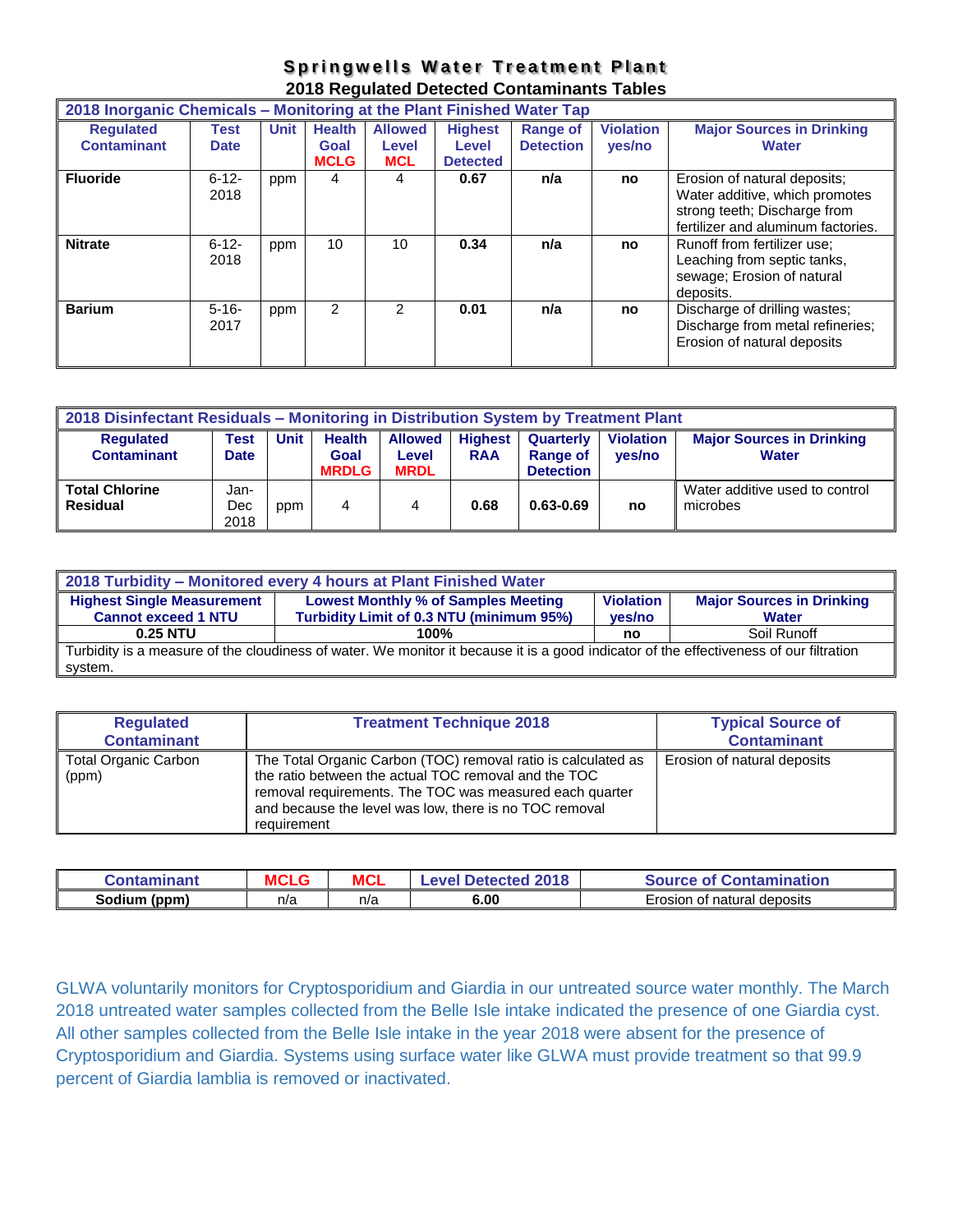# **Northeast Water Treatment Plant**

2018 Regulated Detected Contaminants Tables

| 2018 Inorganic Chemicals - Monitoring at the Plant Finished Water Tap |             |             |               |                |                 |                  |                  |                                    |
|-----------------------------------------------------------------------|-------------|-------------|---------------|----------------|-----------------|------------------|------------------|------------------------------------|
| <b>Requlated</b>                                                      | Test        | <b>Unit</b> | <b>Health</b> | <b>Allowed</b> | <b>Highest</b>  | <b>Range of</b>  | <b>Violation</b> | <b>Major Sources in Drinking</b>   |
| <b>Contaminant</b>                                                    | <b>Date</b> |             | Goal          | Level          | Level           | <b>Detection</b> | yes/no           | <b>Water</b>                       |
|                                                                       |             |             | <b>MCLG</b>   | <b>MCL</b>     | <b>Detected</b> |                  |                  |                                    |
| <b>Fluoride</b>                                                       | $6 - 12 -$  | ppm         | 4             | 4              | 0.65            | n/a              | no               | Erosion of natural deposits;       |
|                                                                       | 2018        |             |               |                |                 |                  |                  | Water additive, which promotes     |
|                                                                       |             |             |               |                |                 |                  |                  | strong teeth; Discharge from       |
|                                                                       |             |             |               |                |                 |                  |                  | fertilizer and aluminum factories. |
| <b>Nitrate</b>                                                        | $6 - 12 -$  | ppm         | 10            | 10             | 0.36            | n/a              | no               | Runoff from fertilizer use:        |
|                                                                       | 2018        |             |               |                |                 |                  |                  | Leaching from septic tanks,        |
|                                                                       |             |             |               |                |                 |                  |                  | sewage; Erosion of natural         |
|                                                                       |             |             |               |                |                 |                  |                  | deposits.                          |
| <b>Barium</b>                                                         | $5 - 16 -$  | ppm         | $\mathcal{P}$ | 2              | 0.01            | n/a              | no               | Discharge of drilling wastes;      |
|                                                                       | 2017        |             |               |                |                 |                  |                  | Discharge from metal refineries;   |
|                                                                       |             |             |               |                |                 |                  |                  | Erosion of natural deposits        |
|                                                                       |             |             |               |                |                 |                  |                  |                                    |

| 2018 Disinfectant Residuals - Monitoring in Distribution System by Treatment Plant |                     |             |                       |                         |                              |                              |                            |                                                  |
|------------------------------------------------------------------------------------|---------------------|-------------|-----------------------|-------------------------|------------------------------|------------------------------|----------------------------|--------------------------------------------------|
| <b>Requlated</b><br><b>Contaminant</b>                                             | Test<br><b>Date</b> | <b>Unit</b> | <b>Health</b><br>Goal | <b>Allowed</b><br>Level | <b>Highest</b><br><b>RAA</b> | Quarterly<br><b>Range of</b> | <b>Violation</b><br>ves/no | <b>Major Sources in Drinking</b><br><b>Water</b> |
|                                                                                    |                     |             | <b>MRDLG</b>          | <b>MRDL</b>             |                              | <b>Detection</b>             |                            |                                                  |
| <b>Total Chlorine</b><br><b>Residual</b>                                           | Jan-<br>Dec<br>2018 | ppm         | 4                     | 4                       | 0.73                         | 0.68-0.77                    | no                         | Water additive used to control<br>microbes       |

| 2018 Turbidity - Monitored every 4 hours at Plant Finished Water                                                                       |                                                                                                    |        |              |  |  |  |  |  |
|----------------------------------------------------------------------------------------------------------------------------------------|----------------------------------------------------------------------------------------------------|--------|--------------|--|--|--|--|--|
| <b>Highest Single Measurement</b>                                                                                                      | <b>Lowest Monthly % of Samples Meeting</b><br><b>Violation</b><br><b>Major Sources in Drinking</b> |        |              |  |  |  |  |  |
| <b>Cannot exceed 1 NTU</b>                                                                                                             | Turbidity Limit of 0.3 NTU (minimum 95%)                                                           | ves/no | <b>Water</b> |  |  |  |  |  |
| <b>0.20 NTU</b>                                                                                                                        | 100 $%$                                                                                            | no     | Soil Runoff  |  |  |  |  |  |
| Turbidity is a measure of the cloudiness of water. We monitor it because it is a good indicator of the effectiveness of our filtration |                                                                                                    |        |              |  |  |  |  |  |
| system.                                                                                                                                |                                                                                                    |        |              |  |  |  |  |  |

| <b>Regulated</b><br><b>Contaminant</b> | <b>Treatment Technique 2018</b>                                                                                                                                                                                                                        | <b>Typical Source of</b><br><b>Contaminant</b> |
|----------------------------------------|--------------------------------------------------------------------------------------------------------------------------------------------------------------------------------------------------------------------------------------------------------|------------------------------------------------|
| <b>Total Organic Carbon</b><br>(ppm)   | The Total Organic Carbon (TOC) removal ratio is calculated as<br>the ratio between the actual TOC removal and the TOC removal<br>requirements. The TOC was measured each quarter and because<br>the level was low, there is no TOC removal requirement | Erosion of natural deposits                    |

| <b>Special Monitoring 2018</b> |             |            |                            |                                |
|--------------------------------|-------------|------------|----------------------------|--------------------------------|
| Contaminant                    | <b>MCLG</b> | <b>MCL</b> | <b>Level Detected 2018</b> | <b>Source of Contamination</b> |
| Sodium (ppm)                   | n/a         | n/a        | 5.94                       | Erosion of natural deposits    |

GLWA voluntarily monitors for Cryptosporidium and Giardia in our untreated source water monthly. The March 2018 untreated water samples collected from the Belle Isle intake indicated the presence of one Giardia cyst. All other samples collected from the Belle Isle intake in the year 2018 were absent for the presence of Cryptosporidium and Giardia from the Belle Isle intake. Systems using surface water like GLWA must provide treatment so that 99.9 percent of Giardia lamblia is removed or inactivated.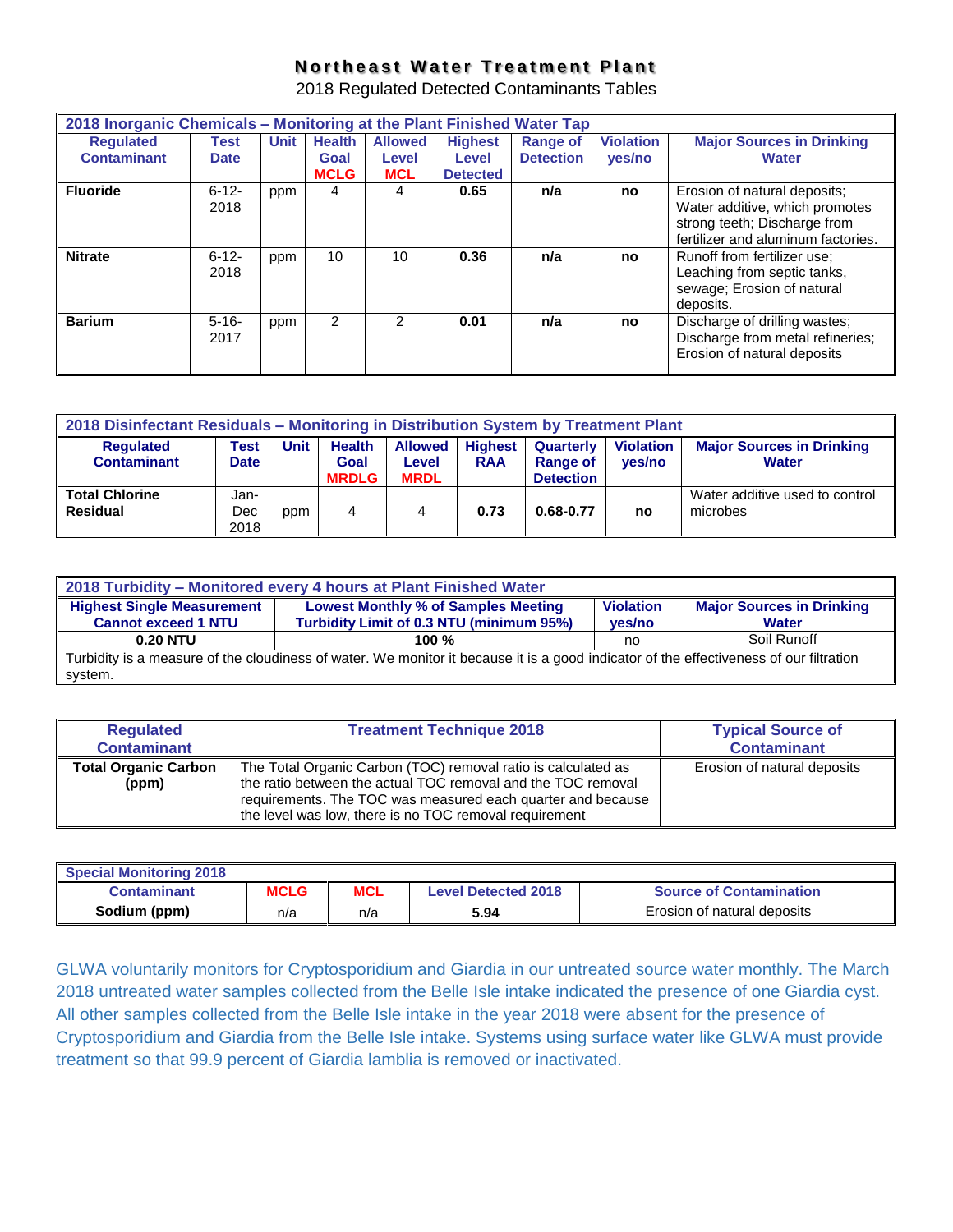|  | Lake Huron Water Treatment Plant            |  |
|--|---------------------------------------------|--|
|  | 2018 Regulated Detected Contaminants Tables |  |

| 2018 Inorganic Chemicals – Monitoring at the Plant Finished Water Tap |                            |             |                                      |                                       |                                            |                                     |                            |                                                                                                                                      |
|-----------------------------------------------------------------------|----------------------------|-------------|--------------------------------------|---------------------------------------|--------------------------------------------|-------------------------------------|----------------------------|--------------------------------------------------------------------------------------------------------------------------------------|
| <b>Requlated</b><br><b>Contaminant</b>                                | <b>Test</b><br><b>Date</b> | <b>Unit</b> | <b>Health</b><br>Goal<br><b>MCLG</b> | <b>Allowed</b><br>Level<br><b>MCL</b> | <b>Highest</b><br>Level<br><b>Detected</b> | <b>Range of</b><br><b>Detection</b> | <b>Violation</b><br>yes/no | <b>Major Sources in Drinking</b><br><b>Water</b>                                                                                     |
| <b>Fluoride</b>                                                       | $6 - 12 -$<br>2018         | ppm         | 4                                    | 4                                     | 0.76                                       | n/a                                 | no                         | Erosion of natural deposits;<br>Water additive, which promotes<br>strong teeth; Discharge from<br>fertilizer and aluminum factories. |
| <b>Nitrate</b>                                                        | $6 - 12 -$<br>2018         | ppm         | 10                                   | 10                                    | 0.33                                       | n/a                                 | no                         | Runoff from fertilizer use:<br>Leaching from septic tanks,<br>sewage; Erosion of natural<br>deposits.                                |
| <b>Barium</b>                                                         | $5 - 16 -$<br>2017         | ppm         | 2                                    | $\mathcal{P}$                         | 0.01                                       | n/a                                 | no                         | Discharge of drilling wastes;<br>Discharge from metal refineries;<br>Erosion of natural deposits                                     |

| <b>Requlated</b><br><b>Contaminant</b>   | <b>Test</b><br><b>Date</b> | <b>Unit</b> | <b>Health</b><br>Goal<br><b>MRDLG</b> | <b>Allowed</b><br>Level<br><b>MRDL</b> | <b>Highest</b><br><b>RAA</b> | Quarterly<br><b>Range of</b><br><b>Detection</b> | <b>Violation</b><br>ves/no | <b>Major Sources in Drinking</b><br><b>Water</b> |
|------------------------------------------|----------------------------|-------------|---------------------------------------|----------------------------------------|------------------------------|--------------------------------------------------|----------------------------|--------------------------------------------------|
| <b>Total Chlorine</b><br><b>Residual</b> | Jan-<br>Dec<br>2018        | ppm         | 4                                     | 4                                      | 0.83                         | 0.79-0.87                                        | no                         | Water additive used to control<br>microbes       |

| 2018 Turbidity - Monitored every 4 hours at Plant Finished Water                                                                                                                                                                            |         |    |                    |  |  |  |  |  |  |
|---------------------------------------------------------------------------------------------------------------------------------------------------------------------------------------------------------------------------------------------|---------|----|--------------------|--|--|--|--|--|--|
| <b>Highest Single Measurement</b><br><b>Lowest Monthly % of Samples Meeting</b><br><b>Major Sources in Drinking</b><br><b>Violation</b><br>Turbidity Limit of 0.3 NTU (minimum 95%)<br><b>Cannot exceed 1 NTU</b><br>ves/no<br><b>Water</b> |         |    |                    |  |  |  |  |  |  |
| <b>0.17 NTU</b>                                                                                                                                                                                                                             | 100 $%$ | no | <b>Soil Runoff</b> |  |  |  |  |  |  |
| Turbidity is a measure of the cloudiness of water. We monitor it because it is a good indicator of the effectiveness of our filtration<br>system.                                                                                           |         |    |                    |  |  |  |  |  |  |

| <b>Regulated</b><br><b>Contaminant</b> | <b>Treatment Technique 2018</b>                                                                                                                                                                                                                        | <b>Typical Source of</b><br><b>Contaminant</b> |
|----------------------------------------|--------------------------------------------------------------------------------------------------------------------------------------------------------------------------------------------------------------------------------------------------------|------------------------------------------------|
| <b>Total Organic Carbon</b><br>(ppm)   | The Total Organic Carbon (TOC) removal ratio is calculated as the<br>ratio between the actual TOC removal and the TOC removal<br>requirements. The TOC was measured each quarter and because<br>the level was low, there is no TOC removal requirement | Erosion of natural deposits                    |

| <b>Radionuclides 2014</b>                |               |             |                                             |                         |                       |                            |                                        |  |  |  |
|------------------------------------------|---------------|-------------|---------------------------------------------|-------------------------|-----------------------|----------------------------|----------------------------------------|--|--|--|
| <b>Requlated</b><br>contaminant          | Test<br>date  | <b>Unit</b> | <b>Health</b><br><b>Goal</b><br><b>MCLG</b> | <b>Allowed</b><br>Level | Level<br>detected     | <b>Violation</b><br>Yes/no | <b>Major Sources in Drinking water</b> |  |  |  |
| <b>Combined</b><br>Radium<br>226 and 228 | $5 - 13 - 14$ | pCi/L       |                                             |                         | $0.86 + or -$<br>0.55 | no                         | Erosion of natural deposits            |  |  |  |

| Contaminant     | <b>MCLG</b> | MCL | 2018<br>Level Detected | <b>Source of Contamination</b> |
|-----------------|-------------|-----|------------------------|--------------------------------|
| Sodium<br>(ppm) | n/a         | n/a | <b>こつイ</b><br>ว.∠      | Erosion of natural deposits    |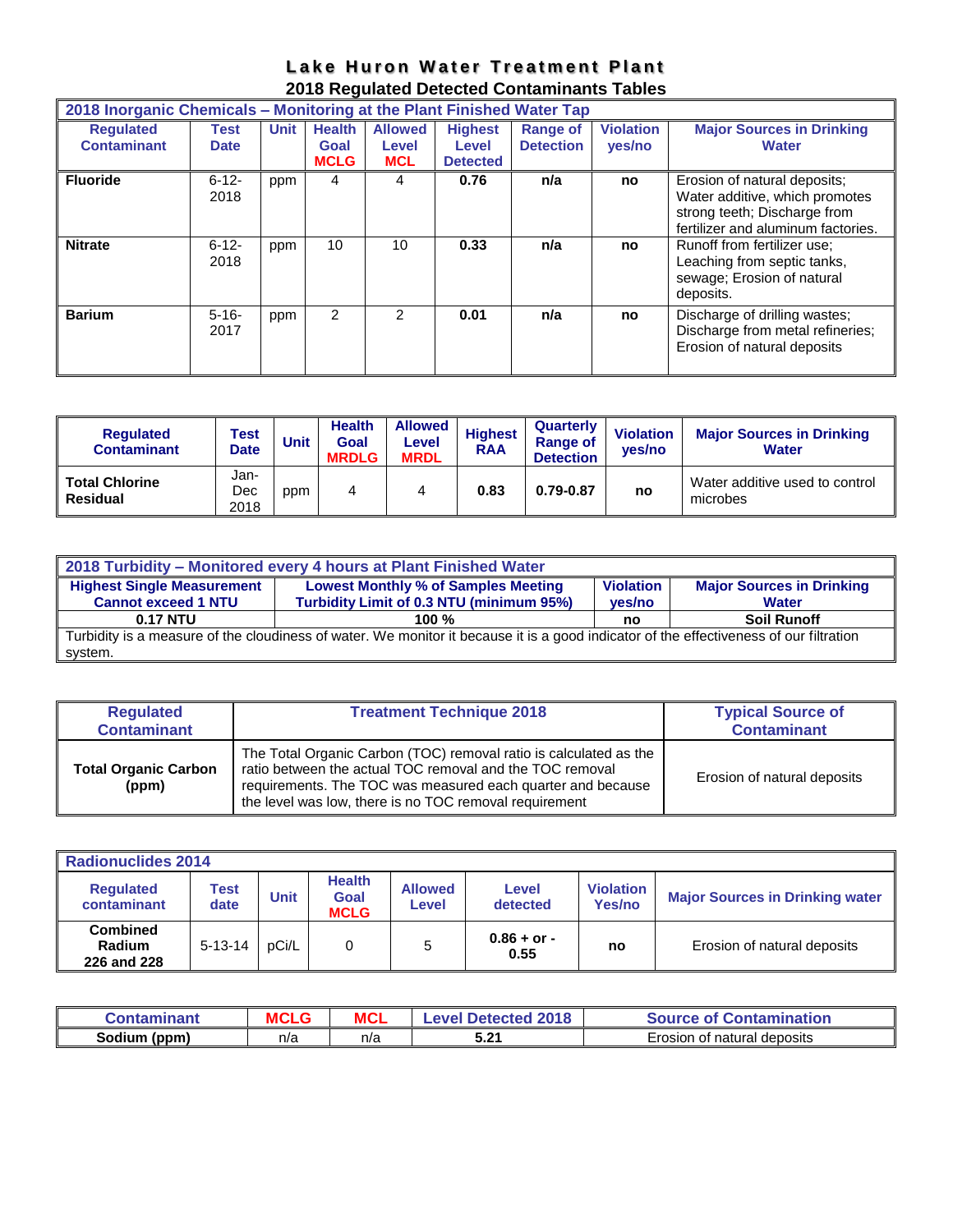# **CITY OF ROYAL OAK**

| 2018 Disinfection By-Products - Monitoring in Distribution System, Stage 2 Disinfection By-Products |                     |             |                                      |                                       |                               |                                     |                            |                                                  |  |  |
|-----------------------------------------------------------------------------------------------------|---------------------|-------------|--------------------------------------|---------------------------------------|-------------------------------|-------------------------------------|----------------------------|--------------------------------------------------|--|--|
| <b>Requlated</b><br><b>Contaminant</b>                                                              | Test<br><b>Date</b> | <b>Unit</b> | <b>Health</b><br>Goal<br><b>MCLG</b> | <b>Allowed</b><br>Level<br><b>MCL</b> | <b>Highest</b><br><b>LRAA</b> | <b>Range of</b><br><b>Detection</b> | <b>Violation</b><br>yes/no | <b>Major Sources in Drinking</b><br><b>Water</b> |  |  |
| Total<br><b>Trihalomethanes</b><br>(TTHM)                                                           | 2018                | ppb         | n/a                                  | 80                                    | 33                            | $16.9 - 42.9$                       | no                         | By-product of drinking water<br>chlorination     |  |  |
| <b>Haloacetic Acids</b><br>(HAA5)                                                                   | 2018                | ppb         | n/a                                  | 60                                    | 15                            | $10 - 15$                           | no                         | By-product of drinking water<br>disinfection     |  |  |

| 2017 Lead and Copper Monitoring at Customers' Tap                                                                                                                                                                       |                     |      |                                      |                              |                                                 |                                               |                            |                                                                                                              |  |  |
|-------------------------------------------------------------------------------------------------------------------------------------------------------------------------------------------------------------------------|---------------------|------|--------------------------------------|------------------------------|-------------------------------------------------|-----------------------------------------------|----------------------------|--------------------------------------------------------------------------------------------------------------|--|--|
| <b>Requlated</b><br><b>Contaminant</b>                                                                                                                                                                                  | Test<br><b>Date</b> | Unit | <b>Health</b><br>Goal<br><b>MCLG</b> | <b>Action</b><br>Level<br>AL | 90 <sup>th</sup><br><b>Percentile</b><br>Value* | <b>Number of</b><br><b>Samples</b><br>over AL | <b>Violation</b><br>yes/no | <b>Major Sources in Drinking Water</b>                                                                       |  |  |
| Lead                                                                                                                                                                                                                    | 2017                | ppb  | 0                                    | 15                           | $2.4$ ppb                                       |                                               | no                         | Corrosion of household plumbing<br>system; Erosion of natural deposits.                                      |  |  |
| Copper                                                                                                                                                                                                                  | 2017                | ppm  | 1.3                                  | 1.3                          | $0.1$ ppm                                       | 0                                             | no                         | Corrosion of household plumbing<br>system; Erosion of natural deposits;<br>Leaching from wood preservatives. |  |  |
| *The 90th percentile value means 90 percent of the homes tested have lead and copper levels below the given 90th percentile<br>value. If the 90th percentile value is above the AL additional requirements must be met. |                     |      |                                      |                              |                                                 |                                               |                            |                                                                                                              |  |  |

| 2018 Microbiological Contaminants - Monthly Monitoring in Distribution System |             |                                                                                                          |                                                    |                            |                                                  |  |  |  |  |  |
|-------------------------------------------------------------------------------|-------------|----------------------------------------------------------------------------------------------------------|----------------------------------------------------|----------------------------|--------------------------------------------------|--|--|--|--|--|
| <b>Regulated</b><br><b>Contaminant</b>                                        | <b>MCLG</b> | <b>MCL</b>                                                                                               | <b>Highest</b><br><b>Number</b><br><b>Detected</b> | <b>Violation</b><br>yes/no | <b>Major Sources in Drinking</b><br><b>Water</b> |  |  |  |  |  |
| <b>Total Coliform</b><br><b>Bacteria</b>                                      |             | Presence of Coliform bacteria > 5%<br>of monthly samples                                                 |                                                    | no                         | Naturally present in the<br>environment          |  |  |  |  |  |
| E. coli Bacteria                                                              |             | A routine sample and a repeat<br>sample are total coliform positive,<br>and one is also E.coli positive. |                                                    | no                         | Sanitary defects                                 |  |  |  |  |  |